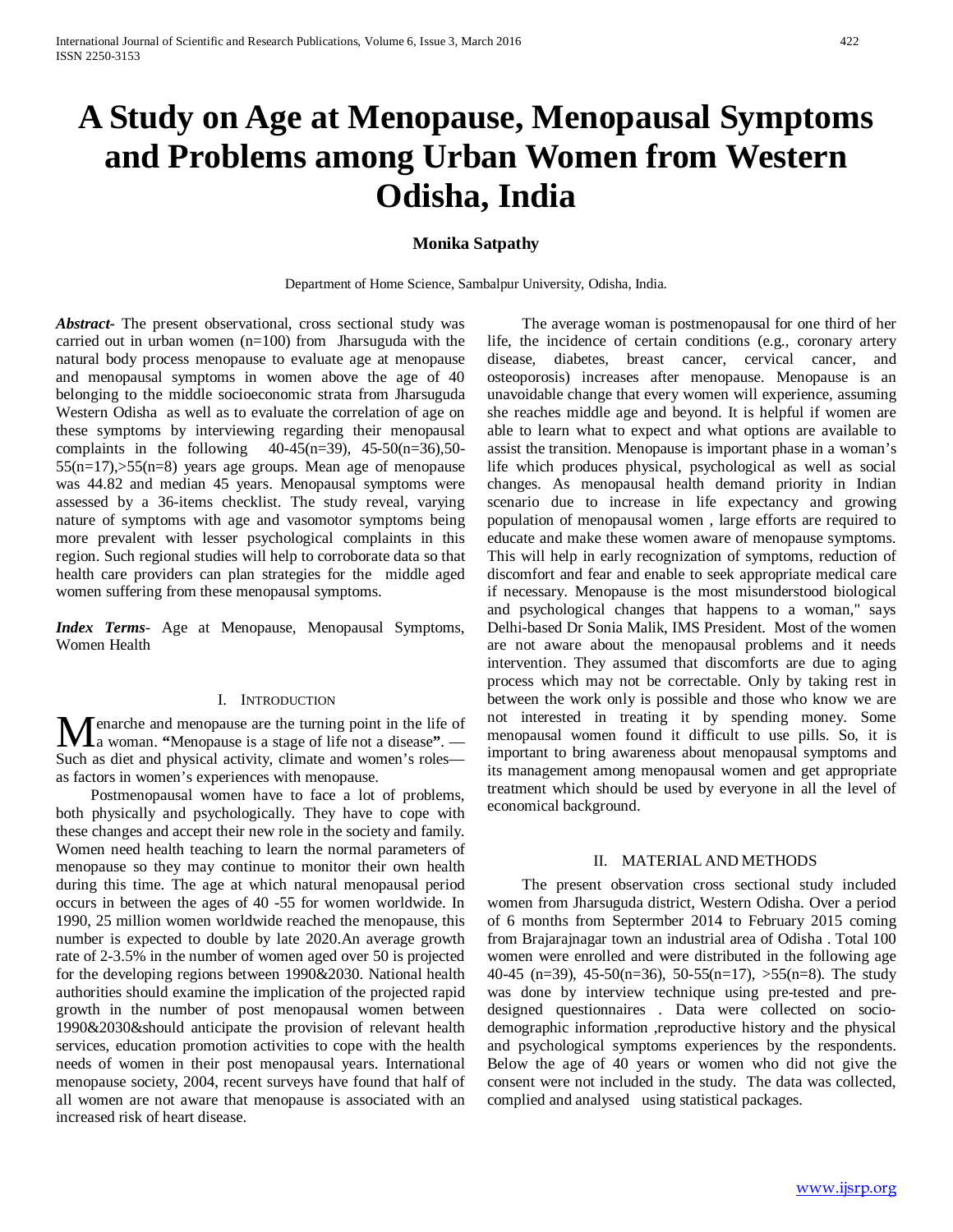# III. RESULTS

 The study population comprised of menopausal women with 39%,36%,17%,and 8% being enrolled in 40-45 years, 45-50 years, 50-55 years and >55 years age groups respectively. Mean age at menopause was 44.82 years and median was 45 years. Women are belonging from Hindu religion. Out of the total women enrolled in the study 97% were married and 3% were divorced/widowed or single where as 92% were literate and 8%

were illiterates. Out of the total study subjects enrolled in the present study 83% were housewife whereas 17% were working women. Above 50% of women having two children. On inquiry about dietary patterns 69% were non-vegetarian and 31% were vegetarian. The mean age at menarche was 13.82, mean age of marriage was 20.31 and menopause was 44.82 and median values were 14, 20, and 45 respectively.

## **Table1: Demographic Characteristics**

| Variables                 | NO | $\%$ |
|---------------------------|----|------|
| Age of woman              |    |      |
| $40 - 45$                 | 39 | 39   |
| $45 - 50$                 | 36 | 36   |
| 50-55                     | 17 | 17   |
| $>55$                     | 8  | 8    |
| <b>Educational status</b> |    |      |
| Illiterate                | 08 | 08   |
| Literate                  | 92 | 92   |
|                           |    |      |
| Occupation                |    |      |
| Working women             | 17 | 17   |
| House wife                | 83 | 83   |
|                           |    |      |
| Dietary habit             |    |      |
| Vegetarian                | 31 | 31   |
| Non vegetarian            | 69 | 69   |
|                           |    |      |
| <b>Marital status</b>     |    |      |
| Married                   | 97 | 97   |
| Divorce/Widow/single      | 3  | 3    |



**Figure 1: Mean and Median Age at Reproductive phases**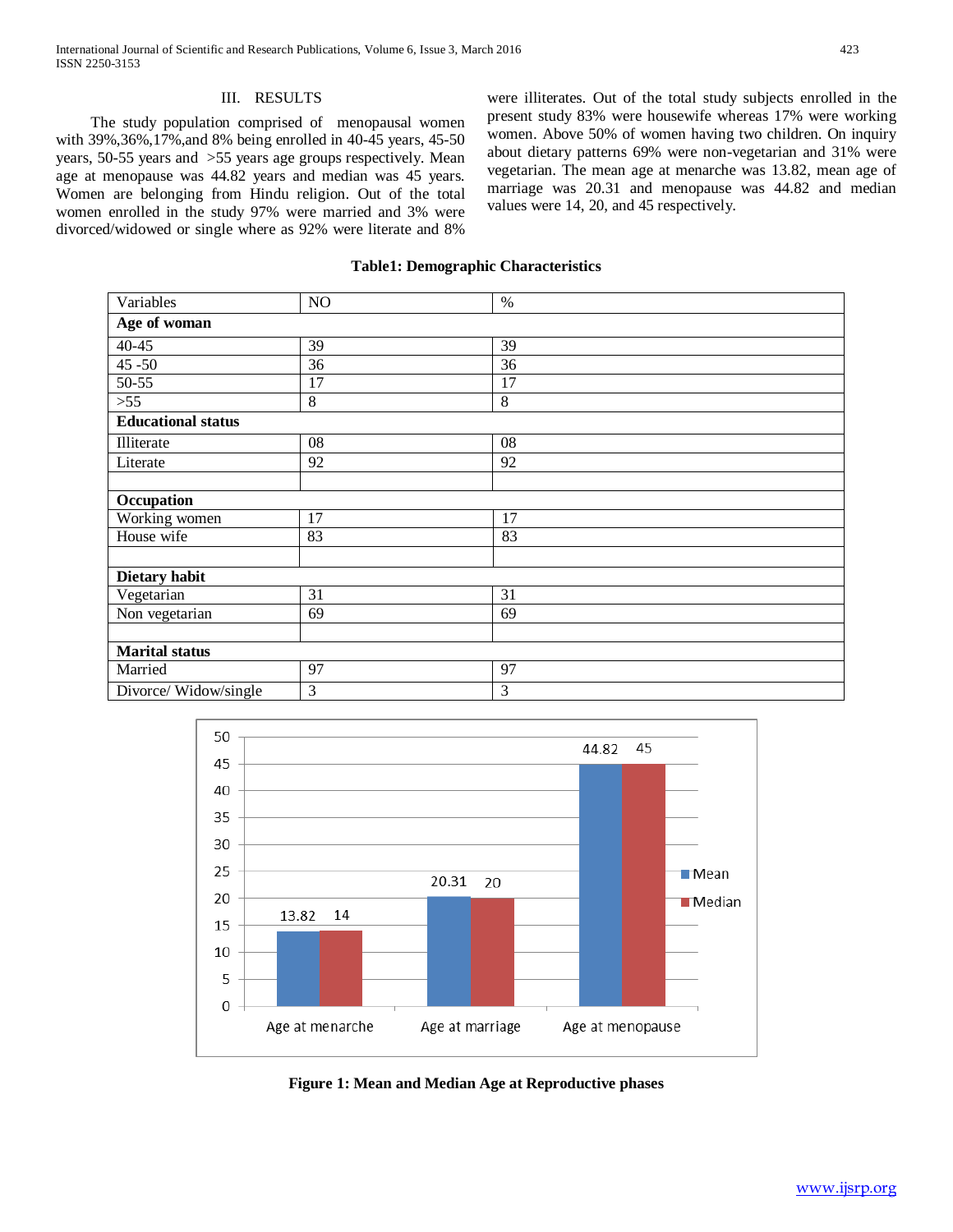| <b>Physical Problems</b>         | $\mathbf F$ | $\frac{0}{0}$  |
|----------------------------------|-------------|----------------|
| Hot flashes                      | 77          | 77             |
| Very less bleeding               | 46          | 46             |
| <b>Excessive bleeding</b>        | 17          | 17             |
| Joint pains                      | 60          | 60             |
| Sleep disturbance                | 42          | 42             |
| Body pains                       | 62          | 62             |
| Cold hands                       | 26          | 26             |
| Numbness of fingers              | 28          | 28             |
| Tingling of fingers              | 45          | 45             |
| Difficulty in passing stool      | 10          | 10             |
| Feeling of suffocation           | 32          | 32             |
| Loose motions                    | 06          | 06             |
| Dryness of vagina                | 34          | 34             |
| Headaches                        | 43          | 43             |
| Rapid heart beat                 | 43          | 43             |
| Cold feet                        | 28          | 26             |
| Increase in weight               | 69          | 69             |
| Difficulty in sexual intercourse | 17          | 17             |
| Interest in sex                  | 07          | $\overline{7}$ |

## **Table2: Menopausal Symptoms (Physical Problems)**

 The data on prevalence of physical problems of menopause among the respondents of the study shows that more than 60% of women were suffering with common problems of menopause i.e. hot flashes (77%), joint pain (60%), body pain (62%), and increased weight (69%). More than 40% of women reported sleep disturbance, headache (43%), ting tiling of finger (45%), and rapid heartbeat (43%). More than (30%) of women reported dryness of vagina (34%), feelings of suffocation (32%), (46%) women were with less bleeding and (17%) were reported excessive bleeding. (26%) and (28%) respondents were suffer from cold hand and cold feet respectively. Very less women were suffer from difficulty in passing stool i.e. (10%), difficulty in sexual intercourse reported (17%) and very less respondents were shows interest in sex i.e. (7%).

## **Table3: Menopausal Symptoms (Psychological Problems)**

| <b>Psychological Problems</b>         | F  | $\frac{0}{0}$ |
|---------------------------------------|----|---------------|
| Irritability                          | 42 | 42            |
| Forgetfulness                         | 59 | 59            |
| Loosing control over emotions         | 27 | 27            |
| Poor concentration                    | 17 |               |
| Anxiety                               | 42 | 42            |
| Feeling that something is crawling on | 24 | 24            |

| skin                                    |  |    |    |
|-----------------------------------------|--|----|----|
| Worry about body image                  |  | 75 | 75 |
| Loosing of faminity (femaleness)        |  | 06 | 06 |
| Confusion                               |  | 46 | 46 |
| Fear of loosing loved one's             |  | 17 | 17 |
| Disinterest to continue the present job |  | 7  | 7  |
| More interest to go on working          |  | 10 | 10 |

 The psychological problems of menopause among the respondents of the study reveals that women experienced common psychological changes such as forgetfulness (59%), irritability (42%), anxiety (42%), worry about body image (75%), and confusion (46%).(27%) were loosing control over emotions, (24%) reported feeling that something is crawling on skin, (17%) of respondents had poor concentration. Among the collected data (10%) of the working women were more interested to go on job where as (7%) shows disinterest. The table also shows that only (6%) of respondents had the feeling of loosing faminity(femaleness).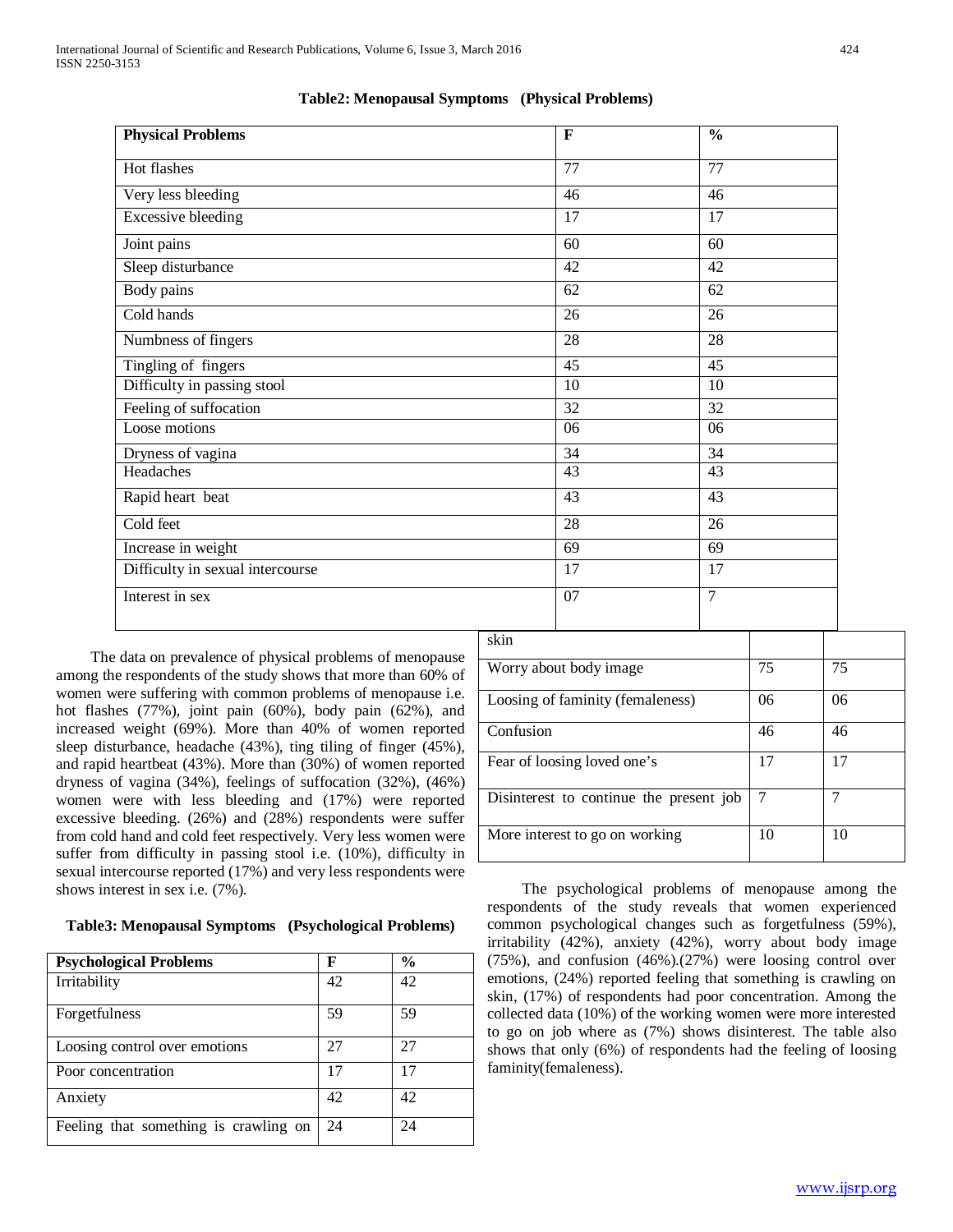## IV. DISCUSSION

 In India currently there is no health programs that caters the post reproductive health needs of women. Different programs are initiated for the reproductive age group and at the same time ignoring those who have passed their reproductive stage. The range of menopausal age in Indian women varies from 40.3 to 48.8 years and in developed countries range is from 48 to 51 years . The mean menopausal age in the present study is 44.8 years. This is almost similar to the study done by Singh and Ahuja (44.6yrs), Shah R et al (44.7 yrs) and Bagga A(44.9 yrs). Different factors like regional and community variation , genetic, environment and nutrition also play an important role in the diversity in attainment of menopause. Most of the respondents considered menopause to be harmful as it has negative impact on their physical and psychological health . Where as it was happily accepted by 20% of women as they getting freedom from menstruation. But the study is contrast with the study done by Kaur that a high proportion (94%) of rural women happily welcome menopause.

| Indian studies             | Year              | Region                                                   | Mean age (year) |
|----------------------------|-------------------|----------------------------------------------------------|-----------------|
|                            |                   |                                                          |                 |
| <b>Present study</b>       | 2014              | Urban women of western Odisha                            | 44.82           |
|                            |                   |                                                          |                 |
| Bansal et al               | 2010              | Women from Punjab rural                                  | 45.9            |
| Borker et al               | 2013              | Urban women                                              | 48.26           |
| Madhukumar&Gaikwad         | 2012              | Women of Bangalore rural                                 | 49.7            |
| Sarker et al               | $\overline{2014}$ | Urban women from Jamnagar                                | 45.3            |
| Sharma et al               | 2007              | Urban women from Jammu                                   | 47.53           |
| Singh & Ahuja              | 1980              | Women of Assam                                           | 40.32           |
| Sengupta                   | 1993              | Kaibarta (Assam)                                         | 42.95           |
| Kulkarni & Joshi           | 1979              | Deshastha Bramin Maharashtra                             | 43.46           |
| Kar & Mahanta              | 1975              | Singhpho women                                           | 43.65           |
| Balgir                     | 1985              | Sikligar women, Punjabi                                  | 43.71           |
| Sharma & Sing              | 1980              | Choudary Women Kangra                                    | 43.84           |
| Singh & Ahuja              | 1980              | Arora women Punjabi                                      | 43.96           |
| Gosh & Kumari              | 1973              | Sindhi women Delhi                                       | 44.60           |
| Singh & Ahuja              | 1980              | Punjabi women                                            | 44.68           |
| Singh & Arora              | 2005              | Women from rural north India                             | 44.1            |
| Shah R et al               | 2004              | Women from Mumbai                                        | 44.7            |
| Bagga A                    | 2004              | Hindu Kalita women                                       | 44.94           |
| Rakshit S                  | 1962              | Maharashtrian Brahmin                                    | 45.84           |
| Sengupta & rjkhowa         | 1969              | Ahom women of Dibrugarh in                               | 47.10           |
| Kaw et al                  | 1994              | Assam                                                    | 47.50           |
| Mastana                    | 1996              | <b>Assam Women</b>                                       | 47.68           |
| Sharma & Sing              | 1980              | Among labanas North West India<br>Brahmin women Himachal | 48.84           |
| Studies from outside India |                   |                                                          |                 |
| Kim YH et al               | 2003              | Urban area of Korea                                      | 48.29           |
| Malachara JM et al         | 2002              | <b>State of Mexico</b>                                   | 48.0            |
| Mckinalay et al            | 1992              | South East Asian women                                   | 51              |
| Oldenhave & Netelenbos     | 1994              | Developed countries                                      | $\overline{51}$ |

## **Table 4: Mean Age at Menopause**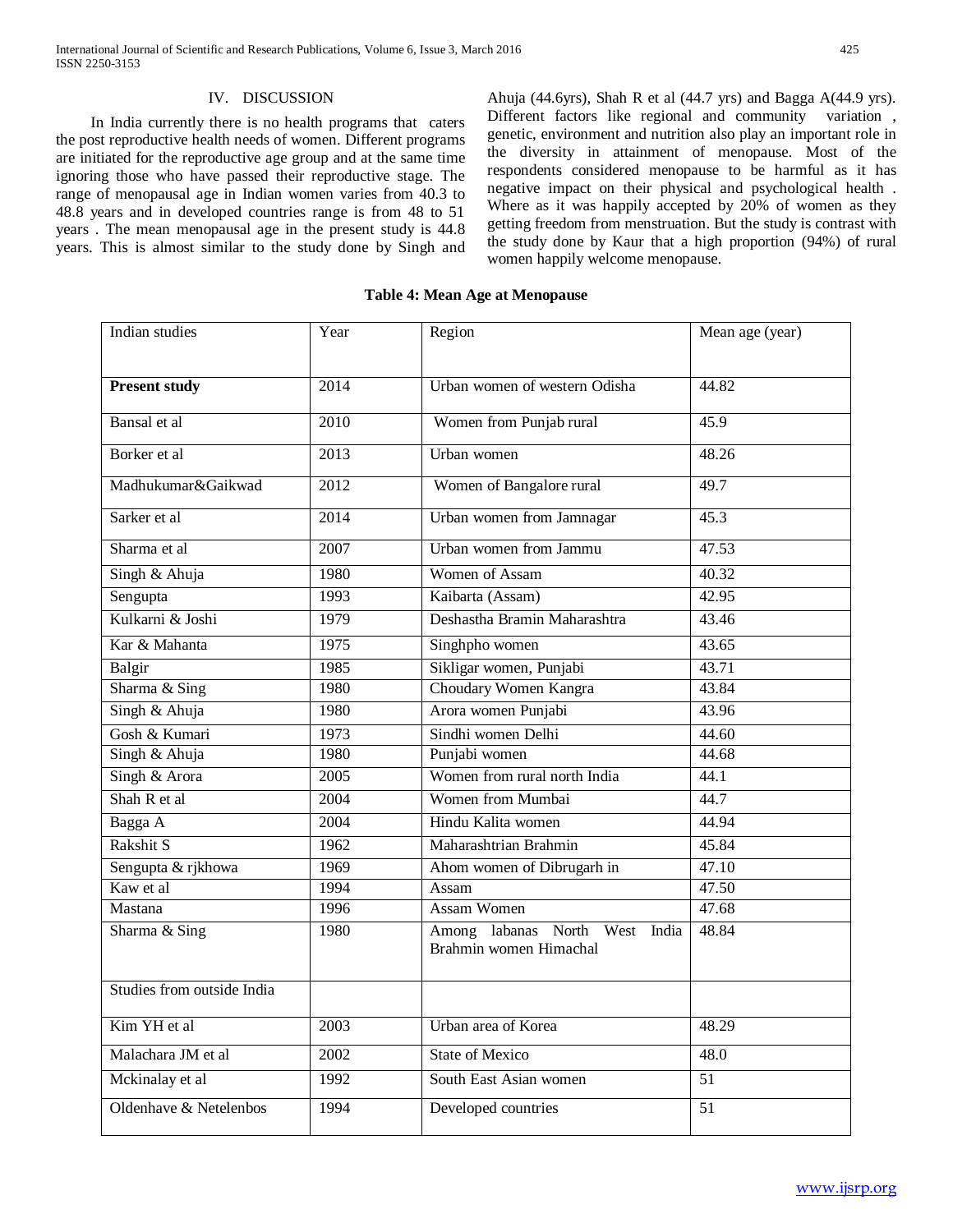The study also reveals varying nature of menopausal symptoms. The number of symptoms were more in transitional period that is in peri menopause followed by post menopause and pre menopause. Common menopausal symptoms of present study compared with other Indian and abroad studies in table-5 . These variation may be due to the reduction of hormone levels with individual differences.The study reveals varying nature of menopausal symptoms. Some of the vasomotor symptoms like hot flashes, vaginal dryness, rapid heartbeat, feeling suffocation and numbness of fingers found highest in postmenopausal women. Excessive bleeding, headache, joint pain, sleep disturbance and weight gain were significantly higher in perimenopausal women. The psychological symptoms are prevalent with increasing age which was reported by American women and also in Indian women by Baga. Women were aware only about irregularity of menstruation as a symptom of menopause.

| <b>Indian study</b>                   | Year | Symptoms                                                                                                                                                                                                                                                                              |
|---------------------------------------|------|---------------------------------------------------------------------------------------------------------------------------------------------------------------------------------------------------------------------------------------------------------------------------------------|
| <b>Present study</b>                  | 2014 | Hot flushes (77%), sleep problem (42%), Joint pain (60),<br>dryness(34%), Weight<br>Cold<br>hand/feet<br>$(27\%)$ , Vagina<br>gain(69%), Headache(43%), Irritability(42%),<br>Forgetfulness (59%), Anxiety (42%).                                                                     |
| Bansal et al                          | 2010 | Headache (94.1%), dizzy spells (81.5%), decreased libido (81.5%),<br>sleep disturbance (68.9%) and loss of interest in most things. hot<br>flushes (59.3%), lack of concentration (54.1%), mood changes (49.6%)<br>and night sweats (35.6%).                                          |
| Madhukumar&Gaikwad                    | 2012 | Aching in muscle and joints, feeling tired, poor memory,<br>lower backache and difficulty in sleeping.                                                                                                                                                                                |
| Borker et al                          | 2013 | Depression, irritability( 90.7%), headache (72.9%), lethargy 65.4%),<br>forgetfulness<br>$(58.9\%)$ ,<br>musculoskeletal<br>dysuria<br>$(57\%)$ ,<br>problems(53.3%), sexual problems (decreased libido, dyspareunia)<br>(31.8%), genital problems (itching, vaginal dryness) (9.3%). |
| Sarker et al                          | 2014 | Joint pain (64%), backache (58%), irritability (56.66%), forgetfulness<br>and sadness(48%) and vasomotor symptoms like hot flushes and night<br>sweats(47.33%).                                                                                                                       |
| Sharma et al Jammu                    | 2007 | Fatigue & lack of energy (72.93%), Headache (55.9%), Hot flushes,<br>Cold sweats, cold hand and feet 53.86 %, Weight gain (43.13%)                                                                                                                                                    |
| Bagga A, (Pune)                       | 2004 | Loss of interest (93%), Pressure/tightness in head(83%) Weight gain<br>$(67\%)$ , Hot flushes $(54\%)$                                                                                                                                                                                |
| Shah, et al (Mumbai)                  | 2004 | Muscle and joint pains(37.4%), Insomnia(20.6%), Headache(13.8%)                                                                                                                                                                                                                       |
| Singh& Arora(Punjab)<br>Outside india | 2005 | Diminished acuity of vision and hot flushes                                                                                                                                                                                                                                           |
| Schnatz et al (USA)                   | 2005 | Mood swings (77.9%), Decrease in energy (75.9%),<br>Sleeping problems (73.4%), Memory problems (67.1%)                                                                                                                                                                                |
| Kim et al (Korea)                     | 2003 | Fatigue, Hot flushes, benumbed hands and feet, Irritability                                                                                                                                                                                                                           |
| American Women                        | 1996 | Weight gain $(61.5\%)$ , Ache in back of neck & skull<br>(53.8%), Fatigue<br>& lack of energy (53.0%), Headache (45.7%)                                                                                                                                                               |

# **Table5: Most Frequent Menopausal Symptoms**